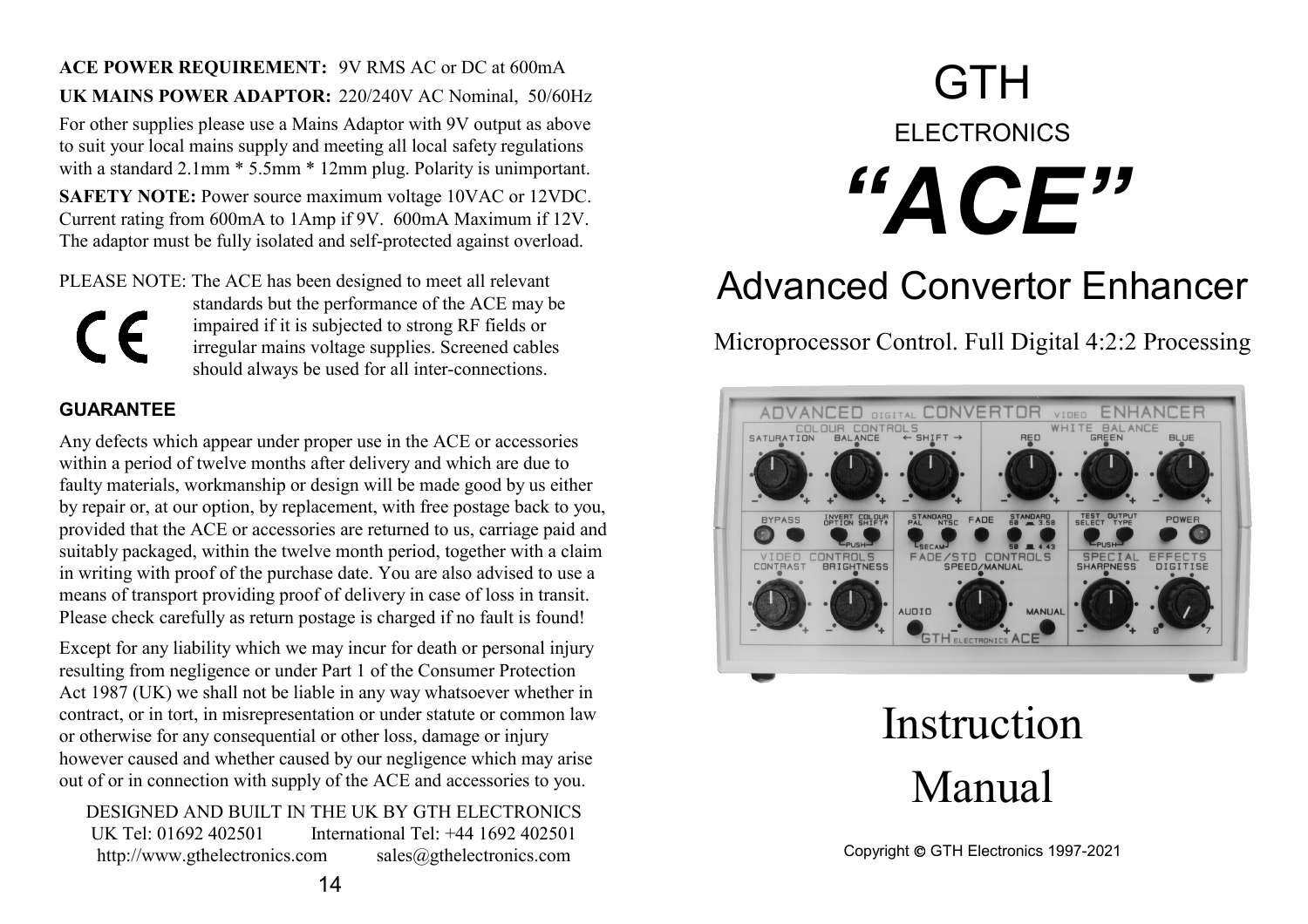## **CONTENTS**

This unit is designed for Standards Conversion from Any World Video Standard to Any Other World Standard including non-standard formats. It also provides Full Colour Correction and offers TimeBase Correction. The ACE can work in one of three modes set by the 4 Standard Buttons: With Both Left Hand Buttons OUT the output standard always matches the input standard, ideal for simple colour correction on stable sources. On unstable sources such as VCR, if the 4 "Standard" Buttons are set for the same standard as the input then the ACE gives TimeBase Correction. For Standards Conversion simply set the required standard as described.

#### VIDEO INPUT and OUTPUT LEVELS and IMPEDANCES:

| "S" Video                        | Luminance<br>Chrominance          | 1V peak to peak into 75 Ohms<br>0.3V peak to peak into 75 Ohms |  |  |  |  |
|----------------------------------|-----------------------------------|----------------------------------------------------------------|--|--|--|--|
| Composite (4 Outputs Available)  |                                   | 1V peak to peak into 75 Ohms                                   |  |  |  |  |
| RGB/YUV Outputs on SCART         |                                   | 0.7V peak to peak into 75 Ohms                                 |  |  |  |  |
| <b>VIDEO BANDWIDTH:</b>          |                                   |                                                                |  |  |  |  |
| "S" Video                        | Luminance                         | 5.5MHz (True "S" Processing)                                   |  |  |  |  |
|                                  | Chrominance                       | 1MHz (True "S" Processing)                                     |  |  |  |  |
| Composite Luminance              |                                   | 5.5MHz (Using Comb Filtering)                                  |  |  |  |  |
|                                  | Chrominance                       | 1MHz                                                           |  |  |  |  |
|                                  | <b>VIDEO SIGNAL/NOISE RATIO:</b>  | >50dB (Sync and Burst Replaced)                                |  |  |  |  |
|                                  | <b>CONTRAST &amp; SATURATION:</b> | $0$ (Zero) to +6dB (Double)                                    |  |  |  |  |
| <b>VIDEO SHARPNESS:</b>          |                                   | $+/-$ 3dB at 3MHz                                              |  |  |  |  |
|                                  | HORIZONTAL COLOUR SHIFT:          | $0 +$ - 740ns in 10 Steps each way                             |  |  |  |  |
|                                  | <b>VERTICAL COLOUR SHIFT:</b>     | 0 to 3 Lines Lift in 1 Line Steps                              |  |  |  |  |
| AUDIO INPUT LEVEL and IMPEDANCE: |                                   |                                                                |  |  |  |  |

 1.7V RMS Maximum into 40k Ohms Typical AUDIO OUTPUT LEVEL and IMPEDANCE: 1.7V RMS Maximum from 10 Ohms Typical AUDIO BANDWIDTH: 20Hz to 20kHz +/-1dB STEREO SEPARATION at 1kHz: >60dB AUDIO SIGNAL/NOISE RATIO: >70dB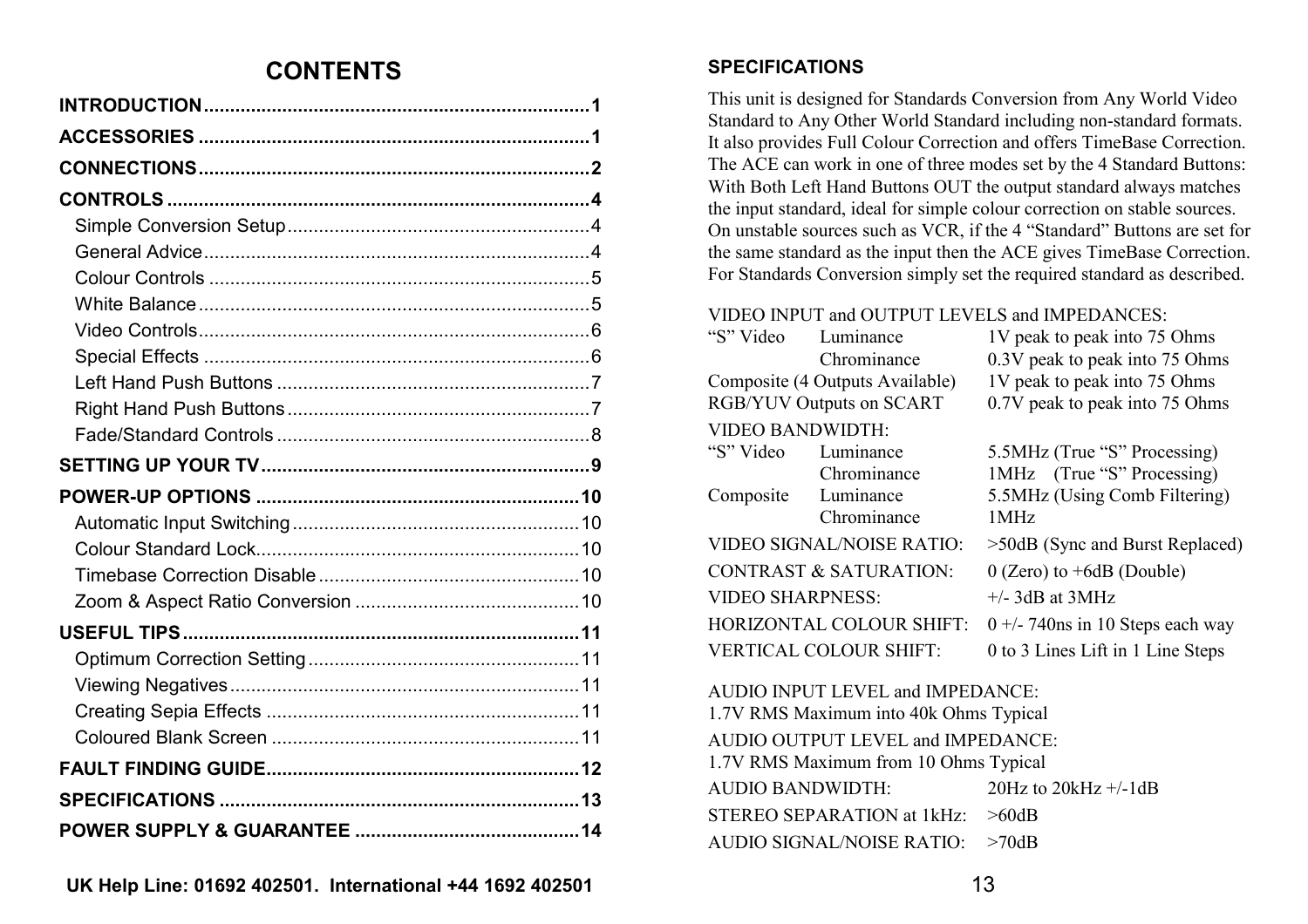## **FAULT FINDING GUIDE**

If you have any problems with the use of your ACE then please try the following in order as required:

#### No Power (POWER LED Out)

 Check Mains Power Adaptor properly connected and POWER switch depressed. If OK Check Mains Socket with another unit. If fault persists call GTH Electronics or return unit for service.

#### No Video Out

 Press TEST SELECT in and then release with BYPASS released. If No Video, Check your monitor wiring. If wiring OK turn off ACE and back on again after 20 seconds minimum and re-check. Check all leads, using them to connect other equipment together. If fault persists call GTH Electronics or return unit for service.

## No Video but Patterns OK

 Check INPUT SELECT is correctly set and depress BYPASS. If No Video check Video Input by direct connection to monitor. Use the same leads in turn to ensure all leads are OK. If Source and leads are OK call GTH Electronics or return unit for service.

## No Video Except With BYPASS

 Check Video CONTRAST and Colour SATURATION are not at Minimum anti-clockwise. Check ACTION Button is Released. Check If the MANUAL Fade is Selected and SPEED/MANUAL control is at Minimum Setting. If so re-adjust these two controls.

## No Audio Out

 If Video OK then Check Audio Connections by direct connection of your Source to your Recorder, using the same leads in turn. If Source/leads OK call GTH Electronics or return unit for service. NOTE: There will be NO Audio Out if AUDIO button is pressed and the ACE is at full Fade. Release AUDIO or re-set the Fade.

## Controls Do Not Work

Check BYPASS Released (Bypass Warning LED should be Off)

### Patterns Do Not Work

Check BYPASS Released (Bypass Warning LED should be Off)

## **INTRODUCTION**

We congratulate you on your choice and thank you for purchasing our "ACE" Advanced Convertor Enhancer. Please read this manual before you use your ACE for the first time and keep it with your ACE for future reference. After unpacking and before use we also suggest you release all push buttons and set all rotary controls to 12 o'clock except the Digitise Control which should be set fully anti-clockwise. Then press in 'Power'.

The ACE is mains powered via a 13A plug top adaptor and is designed to be connected between any tape, disc or off-air video source and up to four VCRs or TVs etc. for recording or viewing. Video and Audio signal type connections must be used, the unit does NOT handle Aerial signals.

## **ACCESSORIES**

Four Leads are supplied with your ACE. Two are Stereo Audio leads with pairs of Phono Plugs at each end and can be used for audio or video.

The third, "S" Video Lead, is for equipment with "S" video connections.

The fourth Special Lead has "S" connector one end and two phono plugs the other end. For a total of Four Composite Video Outputs connect this between the ACE "S" Video Output socket and Composite Video Inputs of your extra two units. Press "OUTPUT TYPE" button **once** to select Dual Composite mode (press again to revert to "S" Output; see page 7). (If you get lost then turning power Off will reset to normal "S" output.) Extra Audio Outputs can be taken using standard "Y" Phono Splitters.

NOTE: The UK Mains Power Adaptor which we supply is protected by a "Thermal Fuse". In the event of a fault or if the plug at the end of the adaptor cable is "Shorted Out" then this fuse will cut out and will NOT reset. Normal operation when the Power switch is depressed is indicated by the associated Red LED on the ACE. See Fault Finding Guide.

#### **WARNING** NOTES FOR YOUR SAFETY **WARNING** ALL POWER ADAPTORS MUST MEET THE SPECIFICATIONS ON PAGE 14. DO NOT LEAVE THE POWER ADAPTOR PLUGGED IN WHEN NOT IN USE. ALL MAINS POWER ADAPTORS HAVE DANGEROUS VOLTAGES INSIDE, SO DO NOT REMOVE ANY COVERS; DO NOT EXPOSE TO RAIN OR MOISTURE. REFER SERVICING OF ACE OR UK ADAPTOR TO GTH ELECTRONICS.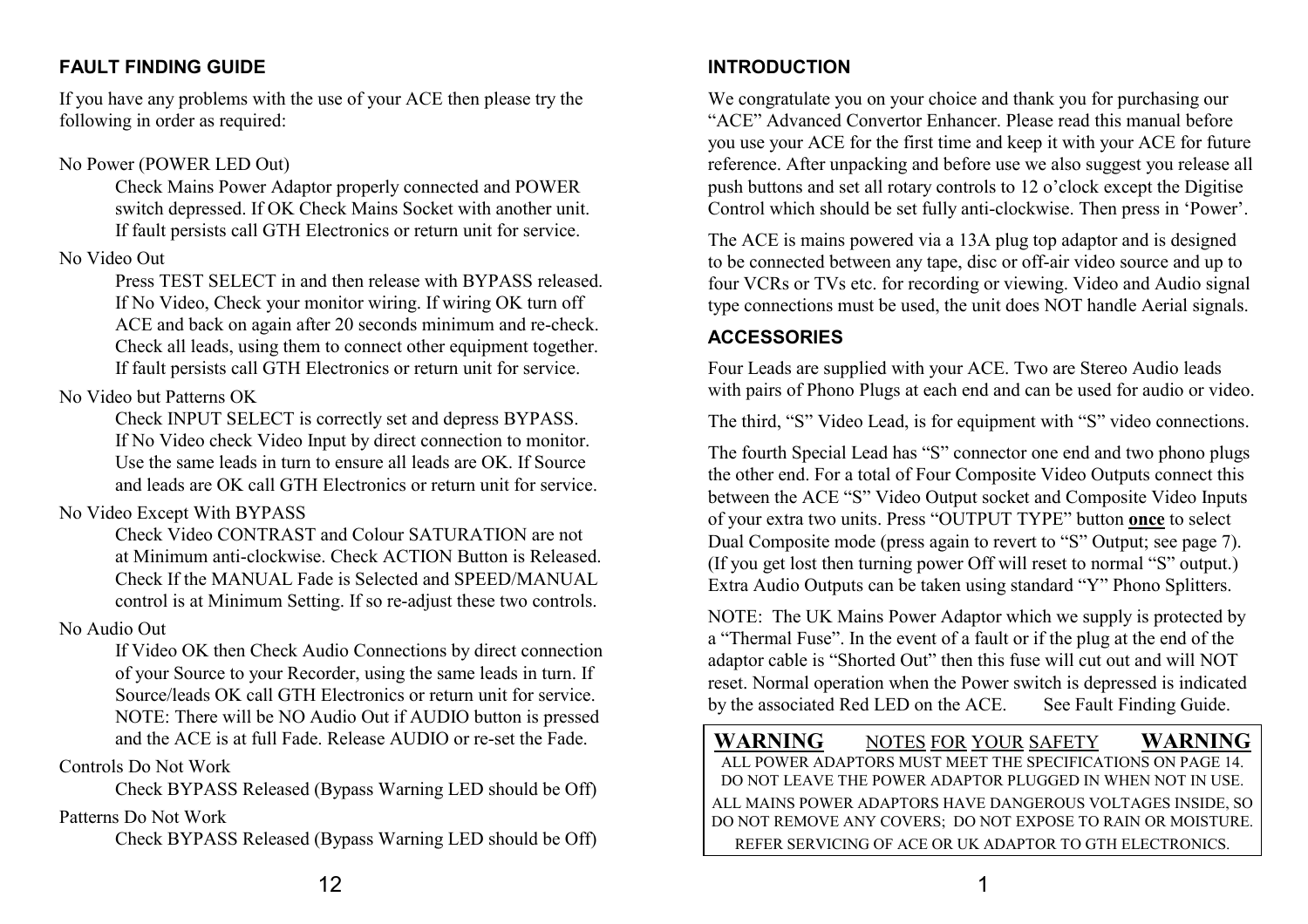### **CONNECTIONS**



**NOTE:** All ACE Inputs Must be connected to the relevant Outputs of your playback machine. ACE Outputs Must be connected to the relevant Inputs of your recording machine(s), Video to Video, Audio to Audio. It is our experience that most problems are due to incorrect connections. So please check them thoroughly before trying more desperate measures.

## **STANDARD CONNECTIONS (For More Detail See Opposite)**

POWER: Plug the lead from the Mains Power Adaptor in to the ACE POWER INPUT connector and then plug the Mains Power Adaptor into a standard Mains Outlet Socket of the correct voltage. Depress POWER.

VIDEO SOURCE: Connect SOURCE Video Out ("S" or Composite) to ACE VIDEO IN ('S' or COMP) using the leads provided ('S' preferred) Connect SOURCE Audio Out (Left, Right) to ACE AUDIO IN (L, R) NOTE: Set INPUT SELECT button IN for Composite, OUT for "S".

RECORDING VCR(s): Connect the ACE VIDEO OUT ("S" or COMP) to VCR or TV Video Input Socket and connect the ACE AUDIO OUT to VCR/TV Audio Input Socket using the leads provided. Alternatively, or in addition for a second VCR, connect the ACE SCART socket to the VCR SCART Input Socket. Set VCR to Record from 'AV' or 'EXT'.

## **USEFUL TIPS**

## **Optimum Correction Setting**

If you find defects on your video copies and want to know how to set up the ACE to correct these faults then try the following: First do a sample copy without the ACE. Next use the ACE during playback of this sample and adjust the controls to get the correct results. Then use the ACE for the final copy with the controls left in these positions for perfect results.

### **Viewing Negatives**

Press INVERT OPTION button Once to select Video & Colour Invert. Adjust Video CONTRAST and BRIGHTNESS and set the Colour SATURATION near Maximum (Fully Clockwise) for the best picture. Adjust RED, GREEN and BLUE to remove the unwanted bluish colour in the dark parts of the picture due to the orange colour of the negative. Typically this will require the BLUE to be reduced and RED advanced slightly. The Colour BALANCE control will also help to achieve correct colour rendering of skin tone etc.

## **Creating Sepia Effects**

To generate a Sepia Effect to simulate old black and white photographs simply turn Colour Saturation to Minimum (Fully Anti-Clockwise), then: Turn up the RED control to the 3 o'clock position, turn down the BLUE control to the 9 o'clock position and leave the GREEN control central. Adjust RED, GREEN and BLUE until you get the desired effect.

## **Coloured Blank Screen**

To generate coloured blank screens with a wide range of pastel shades: First ensure you have a working Video Input from any source e.g. TV. Without this ACE will not produce colour (except on Test Patterns). Turn Video CONTRAST down to Minimum (Fully Anti-Clockwise) Turn Colour SATURATION down to Minimum (Fully Anti-Clockwise) Turn BRIGHTNESS to get a mid grey shade and then adjust as required Adjust RED/GREEN/BLUE to get the desired colour. This will also be affected by Colour Balance. For deeper shades try using Video Invert.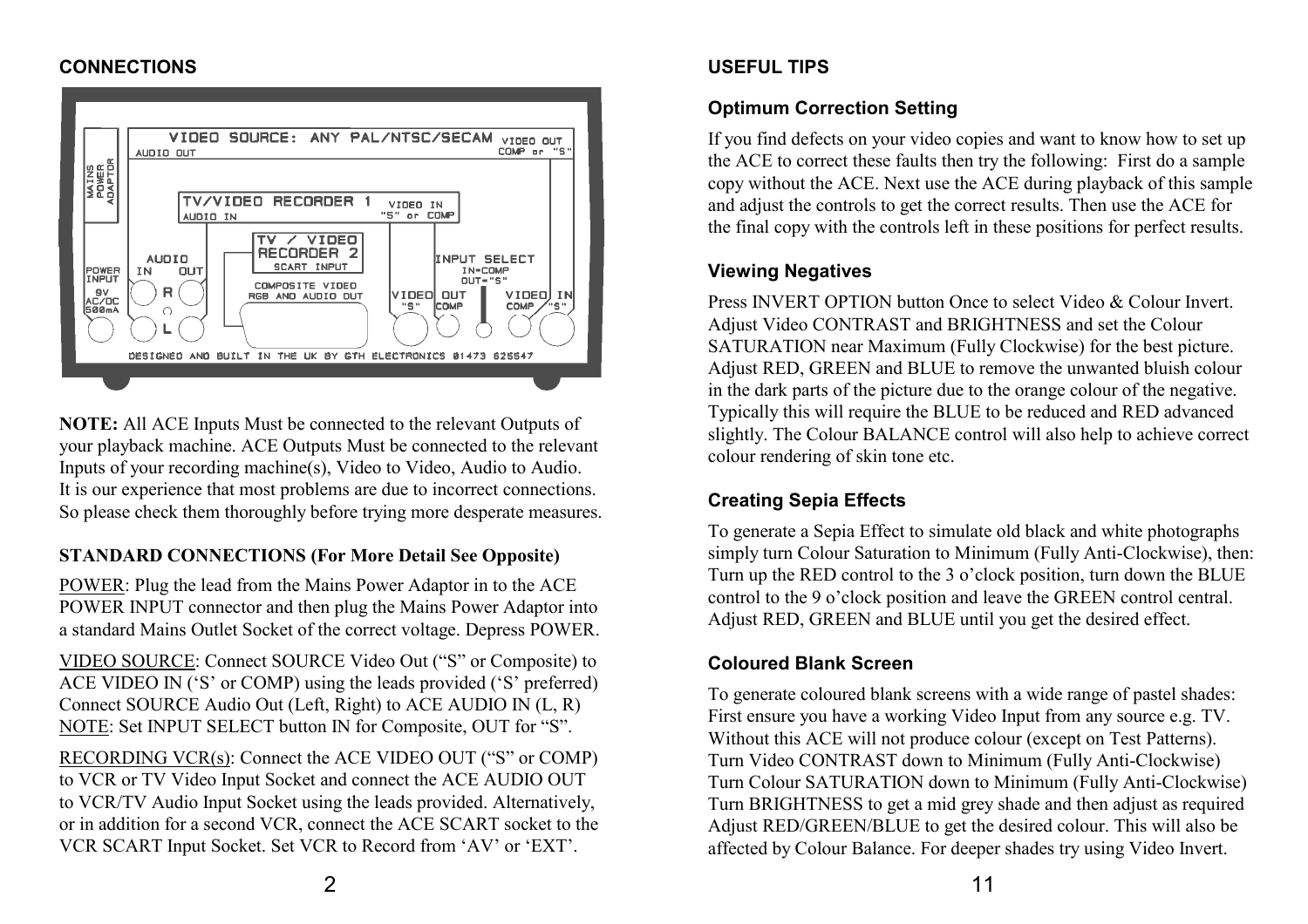## **POWER-UP OPTIONS**

These features are accessed by pressing and holding in one of the four non-latching push buttons when the Power button is pressed each time the unit is used. They are cancelled when the power is turned off again. After power-up the buttons can be released and used in the normal way.

### **Automatic Input Switching: Selected with Invert Option**

This turns on Automatic Input switching between the rear panel "S" and Composite Video Inputs. The ACE then ignores the rear panel switch and switches automatically providing the unwanted input becomes inactive.

### **Colour Standard Lock: Selected with Colour Shift^**

This option locks out the automatic input colour standard detection on the ACE to prevent any colour problems with faulty or worn PAL tapes. In this mode the unit will only accept PAL/50/4.43 or NTSC/60/3.58.

## **Timebase Correction Disable: Selected with Test Select**

The automatic Timebase Correction is not always needed with stable video sources when converting between colour standards if both are 50Hz or 60Hz. This feature will disable it whenever possible, giving a fixed time delay and highest possible quality but is no use with VCRs.

## **Zoom & Aspect Ratio Conversion: Selected with Output Type**

The enabled Zoom has 7 steps of 5.5% using the "Digitise" knob in place of its normal function. When both the PAL and NTSC buttons are OUT this knob will Zoom up the Centre Portion of the screen horizontally and vertically, allowing 14:9 and 16:9 pictures to expand to fill a 4:3 screen. PAL/NTSC buttons IN gives horizontal expansion to stretch anamorphic widescreen video to fit a 4:3 screen. The TBC can be disabled as above.

If you continue to hold the Output Type button in a further 2.5 seconds the picture height will drop to 3/4 to allow an anamorphic widescreen picture to be converted to 4:3 letterbox format. The digitise control then offers 7 steps of 5.5% expansion for the usual semi-widescreen effect.

Holding the Output Type button in for a total of 5 seconds causes the picture height to return to normal and the width to drop to 3/4 to allow 4:3 images to be placed centrally in an anamorphic widescreen picture. The digitise control allows expansion with cropping of top and bottom.

### **SOCKET DETAILS, WORKING FROM LEFT TO RIGHT:**

POWER INPUT: Connect the Mains Power Adaptor supplied or bought. NOTE: UK Mains Power Adaptor is protected internally. If it cuts out it cannot be reset but must be replaced. Page 14 has adaptor specifications.

AUDIO IN SOCKETS: Use Both for Stereo or Either for Mono Audio. Maximum Input level is 1.7V RMS. If this is exceeded the audio output may be distorted on the very loudest passages.

AUDIO OUT SOCKETS: Use Both for Stereo or Either one for Mono Audio (Left or Right as used for the AUDIO IN). Outputs are buffered and can be connected to four or more VCRs without any loss in level.

SCART AUDIO/VIDEO SOCKET (**Output Only**): Composite Video and Stereo Audio plus RGB or YUV are available. This socket is ideal for an RGB monitor or standard VHS VCR but not for "S" VCRs which should be connected to the "S" Video and Phono Stereo Audio Outputs.

"S" VIDEO OUT SOCKET: This socket has separate Video and Colour signals for use with a VCR or TV with "S" Video connections. It is also the preferred Video Output socket for connection to another processor. Alternatively it can be set by OUTPUT TYPE for 2 Composite Outputs. Two VCRs may then be connected with the special "S" to 2 Phono lead.

COMPOSITE VIDEO OUT SOCKET: This socket has Composite Video for connection to any VCR or TV without "S" Video connections or to a second VCR (if not connected to SCART socket) or Monitor TV etc.

INPUT SELECT SWITCH: This Switch allows selection between either the "S" Video Input (Switch left OUT) or the Composite Video Input (Switch Pressed IN). It is important that this switch is set correctly or you will not see the video you want to see! Audio Input is unaffected.

COMPOSITE VIDEO IN SOCKET: This socket is for connection from the Video Output of any Video Source without an "S" Video connector.

"S" VIDEO IN SOCKET: This socket is for connection from the Video Output of any Video Source with an "S" Video connector. It is also the preferred Video Input socket for connection from another processor. With an "S" input, Video and Colour are processed entirely separately.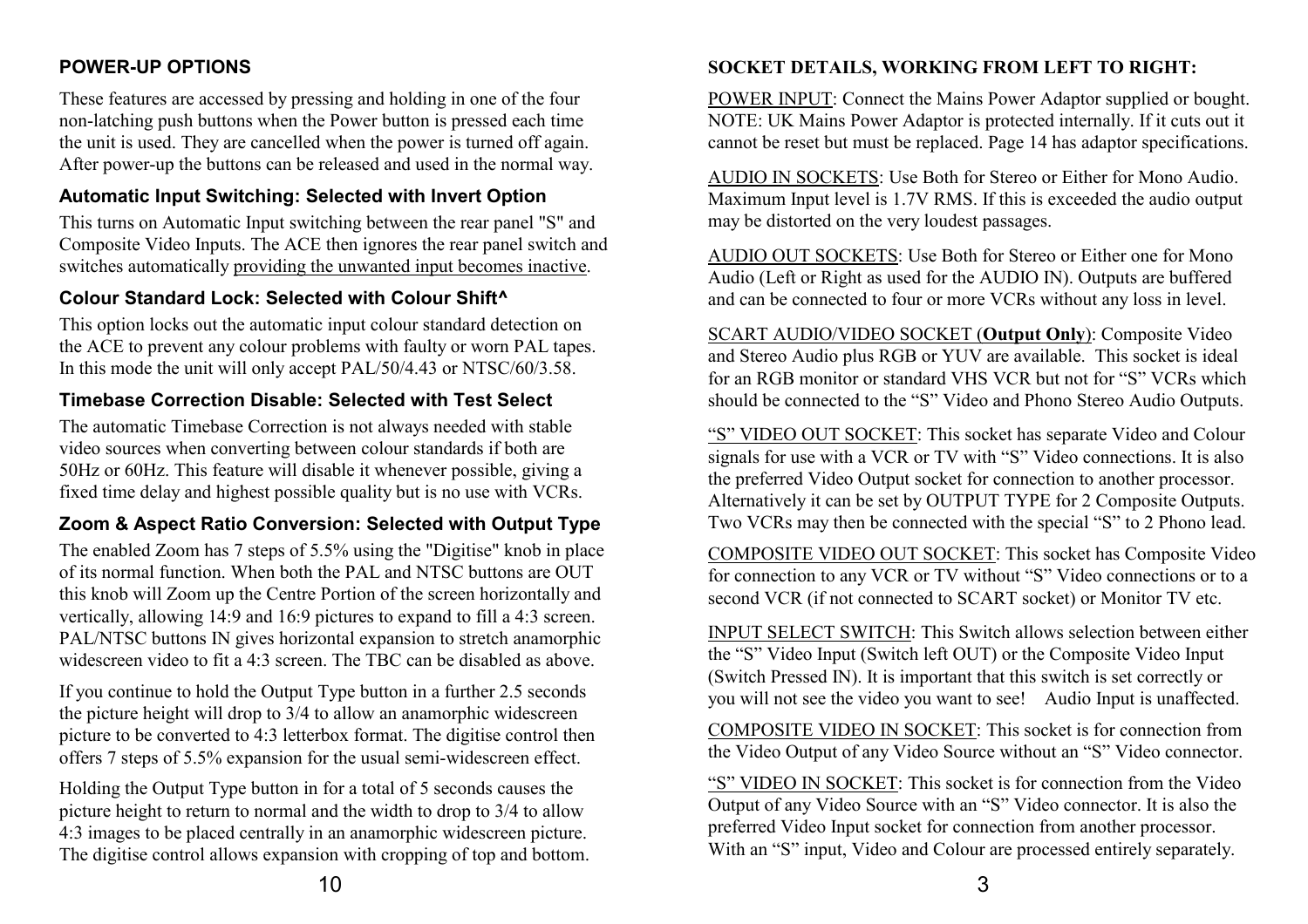#### **CONTROLS**



#### **Simple Conversion Setup**

The ACE has **Automatic Input Standard detection** so accepts anything. If you don't want to adjust the video then press the BYPASS button IN.

For **UK PAL** Output press in the PAL button, leaving out the other three "standards" buttons. This gives normal UK PAL from ANY video input. For **SECAM** press in the PAL **and** NTSC buttons. 60 / 3.58 don't work. For **USA NTSC** press in the NTSC button **and** the two marked "60" and "3.58". Leave "PAL" button Out. For other standards please see page 8.

#### **General Advice**

The range of the controls has been deliberately kept as wide as possible to allow you full control over the video and audio. However this does allow for settings which can make the picture disappear completely and perhaps cause you to think there is a fault. If this happens, pressing in the BYPASS button will cancel the settings of all controls except the INPUT SELECT and STANDARDS buttons and allow you to check whether the problem is due to your control setting or not. If in doubt Press BYPASS! BYPASS should of course be OUT if you want to adjust the video in any way. However for simple standards conversion BYPASS can be left IN.

AUDIO: With this button pressed IN the Audio is faded with the Video. If it is left OUT then the audio will stay at its full level. If editing scenes together using just the original sound then this button should be pressed IN. If however you intend to re-mix the audio after video editing then for a sound track without audio fades the button should be left OUT.

MANUAL: This button selects between Automatic Fade (button OUT) and Manual Fade (button IN). With the MANUAL button OUT, Fades are Automatic and controlled as described above by the FADE button with the speed set by SPEED/MANUAL. With the MANUAL button IN Fades are controlled Manually by using the SPEED/MANUAL control:

#### SPEED/MANUAL: Operation depends on the MANUAL button:

With the MANUAL button Released this control allows you to set the speed of the Automatic Fade. In its fully anti-clockwise setting the time for an automatic fade is around 5 seconds. In its fully clockwise setting the time is around 1 second. Typically this speed control will be set with pointer at the top for fade times of approximately 3 seconds.

With the MANUAL button Depressed this control allows Manual fading. When fully clockwise the picture is normal and as the control is turned anti-clockwise the picture fades to black. In its fully anti-clockwise position the screen is fully black.

### **SETTING UP YOUR TV**

The Colour Bar Pattern is ideal for checking and adjusting the setting of your TV. First turn down the Colour Saturation on the TV to minimum. Now adjust the TV Contrast and Brightness so that the far right hand bar is just black but all other bars are visible with the contrast adjusted to suit your preference, remembering that the far left hand bar is full white level. Now turn up the TV Colour Saturation control until all colours are bright and pure but not higher than necessary or you will make the picture look over coloured. The Blue and Red Blank Screens should now look pure all over the screen. If there are any very obvious odd coloured patches (or 'Impurity') then you might want to contact your TV service engineer to adjust the TV internally. DO NOT ATTEMPT THIS YOURSELF.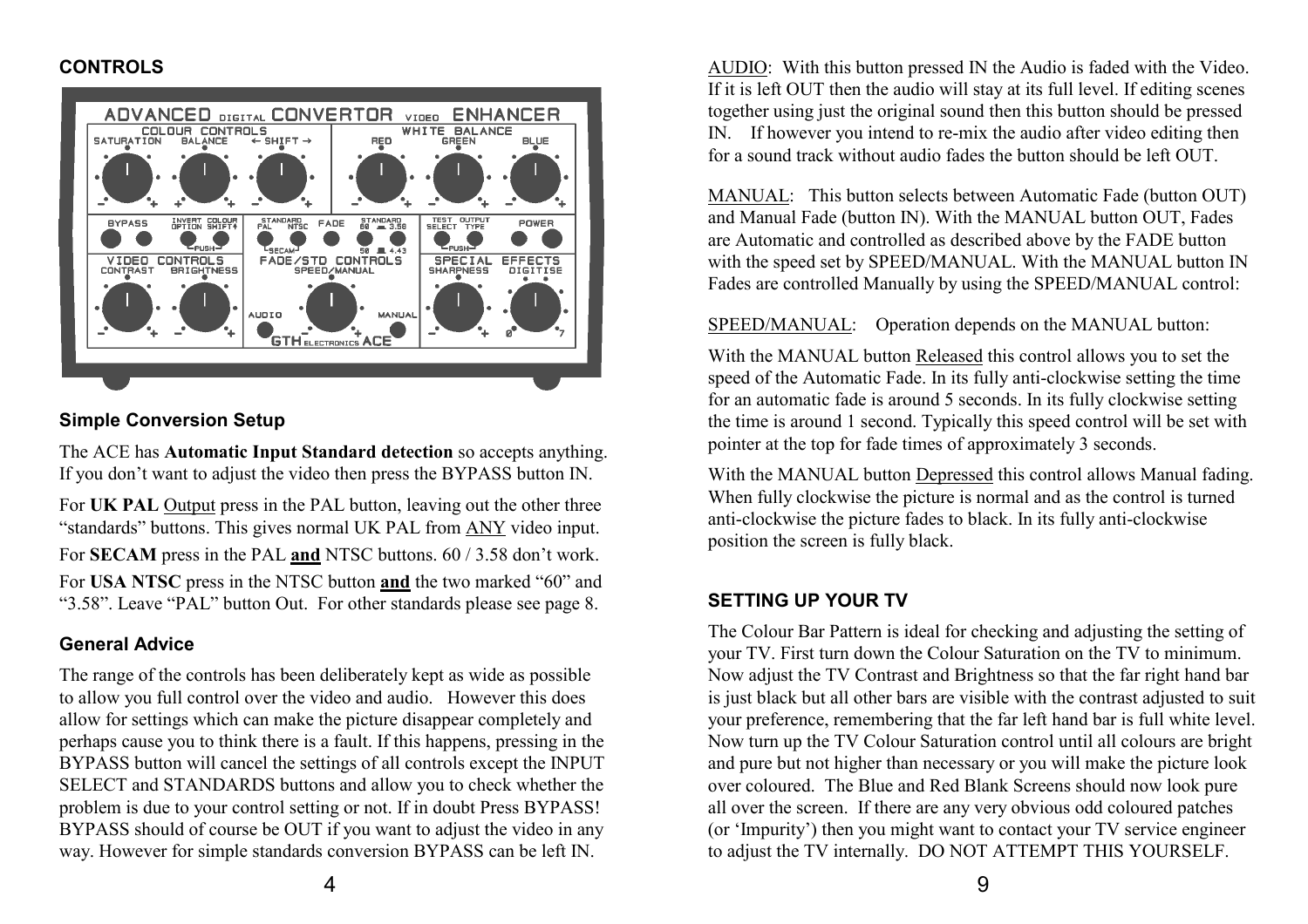#### **Fade/Standard Controls:**

**STANDARD**: The ACE has **Automatic Input Standard detection** so accepts anything. These four buttons control the Output Video Standard and Timebase Correction action of the ACE for a wide variety of modes:

**For Simple Colour Correction:** Set Both PAL and NTSC buttons OUT. In this Direct Mode, Output Standard will always match Input Standard. Standards Conversion & Timebase Correction, 60 & 3.58 are Disabled. **For Timebase Correction or Conversion:** Select the Output Standard:

PAL: When depressed with NTSC button OUT selects the PAL Colour Standard. The Right Hand buttons then select various formats available.

NTSC: When depressed with PAL button OUT selects the NTSC Colour Standard. The Right Hand buttons then select various formats available.

SECAM: When Both PAL & NTSC buttons are depressed the SECAM Colour Standard is selected. The Right Hand buttons do NOT Operate.

60Hz: When depressed this button selects 60Hz Fields instead of 50Hz.

3.58MHz: When depressed selects 3.58MHz Colour instead of 4.43MHz.

| Output<br>Format | Version       | <b>Fields</b> | Colour | <b>STANDARD</b><br><b>BUTTONS</b> |             | <b>STANDARD</b><br><b>BUTTONS</b> |            |
|------------------|---------------|---------------|--------|-----------------------------------|-------------|-----------------------------------|------------|
|                  |               |               |        | <b>PAL NTSC</b>                   |             | 60                                | 3.58       |
| PAL              | <b>BDGHIN</b> | 50            | 4.43   | IN                                | OUT         | <b>OUT</b>                        | <b>OUT</b> |
|                  | Pseudo PAL    | 60            | 4.43   | $\mathbb N$                       | $\Omega$ IT | IN                                | OUT        |
|                  | PAL-M         | 60            | 3.58   | $\mathbb N$                       | OUT         | $\rm I\!N$                        | IN         |
|                  | Combi.-N      | 50            | 3.58   | IN                                | <b>OUT</b>  | OUT                               | IN         |
| <b>NTSC</b>      | M (USA etc)   | 60            | 3.58   | OUT                               | IN          | IN                                | IN         |
|                  | NTSC-N        | 50            | 3.58   | OUT                               | IN          | OUT                               | IN         |
|                  |               | 50            | 4.43   | OUT                               | IN          | <b>OUT</b>                        | OUT        |
|                  | -             | 60            | 4.43   | OUT                               | ${\rm IN}$  | ΙN                                | OUT        |
| <b>SECAM</b>     | <b>BDGKL</b>  | 50            | FM     | ${\rm IN}$                        | IN          | <b>Any Position</b>               |            |
|                  |               |               |        |                                   |             |                                   |            |

**FADE**: With MANUAL OUT this button initiates a fully Automatic Fade. Pressing it IN will cause the picture to fade to black. Releasing the button to OUT will cause the picture to be restored by a reverse fade. This control has been deliberately placed central with a clear gap above so that it can be operated easily and precisely by right or left handed people using the thumb, with the other fingers resting on top of the unit.

SATURATION: This control allows you to adjust the level of colour in the picture from zero, i.e. Black and White only, up to twice the normal colour level. The normal position is with the pointer at the top.

BALANCE: This control alters the colour balance of coloured areas without affecting white balance and is especially useful for correcting any residual faults in skin tone when white balance has been corrected. It is also needed for colour correction of some negatives (See 'Useful Tips'). Clockwise movement makes skin tone more yellow, anti-clockwise movement makes it more pink. Normal position is with pointer at top. NOTE: With NTSC inputs this control changes to NTSC HUE control.

<-SHIFT->: After recording and video processing you will often find that the colour seems to 'bleed' out of the coloured areas. This is caused by faults in the video processing which can move the colour sideways compared to the black and white parts of the picture and is particularly evident with multiple generation copies. This control allows the colour part of the picture to be moved horizontally left and right to line up the colour properly and eliminate the colour bleed. The colour moves in the same direction as the top of the control. In most cases the control will need to be near central. See COLOUR SHIFT^ for Vertical Correction.

## **White Balance:**

RED, GREEN and BLUE: These controls affect only the white and lighter parts of the picture and affect coloured and non-coloured areas alike. They allow correction of colour balance faults caused when the camcorder does not properly compensate for the colour of the lighting. These controls can also be used creatively to add tints and create sepia effects etc. (See Useful Tips). Combined with the digitise control and video invert they can be used to improve/colour hand drawn captions. Clockwise rotation increases the relevant colour level, anti-clockwise decreases it. So, starting with all three pointers at the top, turn up any colour(s) you want increased and turn down any you want decreased. Moving all three controls together in the same direction has no effect. Conversely the greatest effect is achieved with one or two controls at maximum clockwise and the rest at minimum anti-clockwise settings.